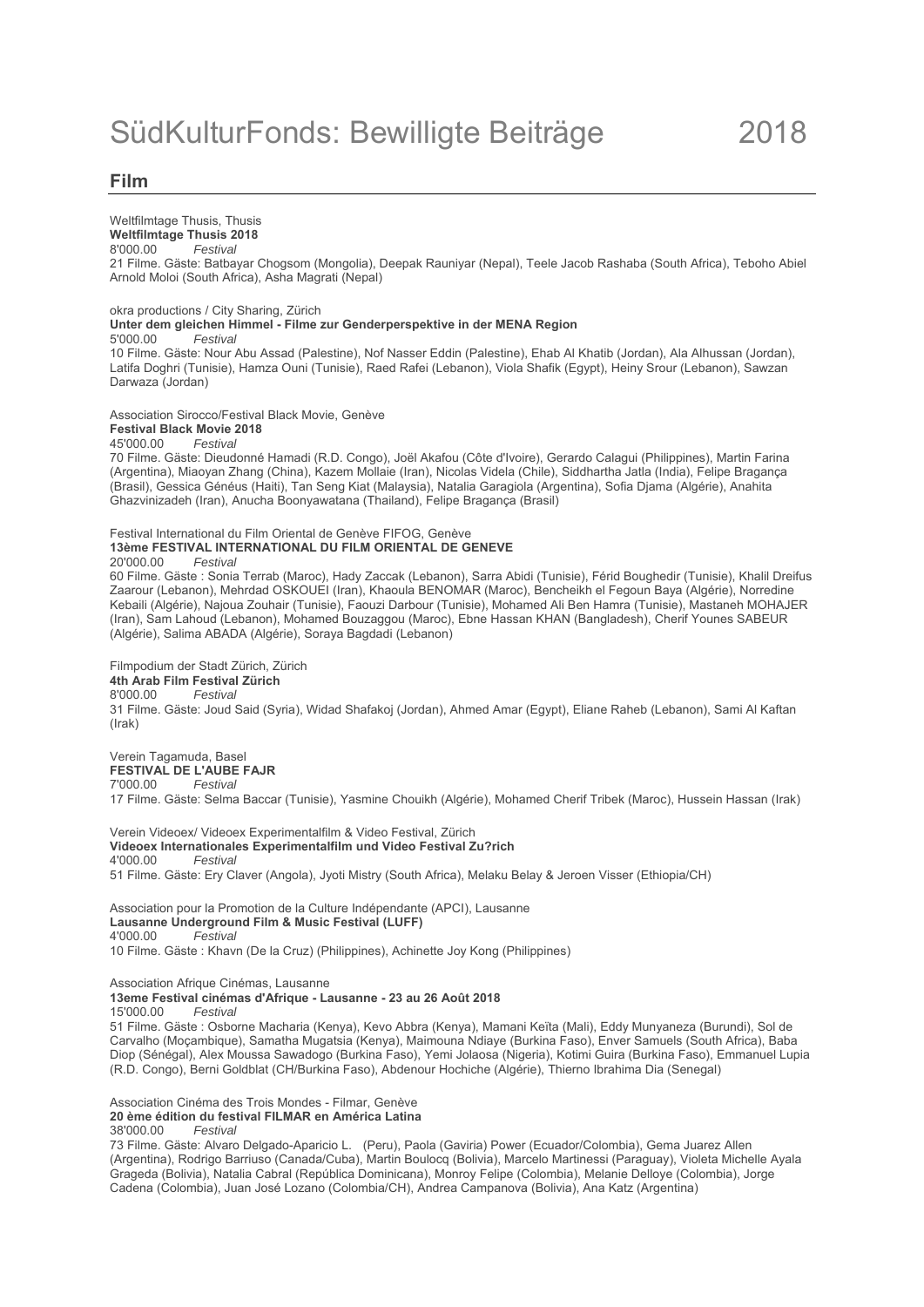Association Rencontres cinématographiques Palestine, Genève **7ème Rencontres cinématographiques Palestine : Filmer C'est Exister (PFC'E)**  $F$ estival 12 Filme. Gäste : Sahera Dirbas (Paléstine), Saleh Bakri (Paléstine), ALATAR Mohamed (Palestine), Aissa Deebi (Palestine)

# Solothurner Filmtage, Solothurn

**Solothurner Filmtage - Spezialprogramm Fokus** 8'000.00 *Festival* 10 Filme. Gäste: José Cohen (Mexiko), Pablo Zimbron (Mexiko), Elsa Reyes (Mexiko), Luis Salinas (Mexiko), Jaime Romandia (Mexiko), Bruna Alves Rocha Haddad (Mexiko), Alberto Muffelmann (Mexiko), Sandino Saravia Vinay (Mexiko), Juan Pablo Polo (Mexiko)

Kino REX / Verein Cinéville, Bern **Fokus Afghanistan** 2'500.00 *MultipleEvents* 14 Filme. Gäste: Jalal Hussaini (Afghanistan), Seddiq Barmak (Afghanistan)

Norient, Bern **9. Norient Musikfilm Festival** 2'500.00 *Festival* 2 Bryan Little (South Africa)

### **Literatur**

Baobab Books, Basel **Johnny y el mar** 830.00 *LiteraryTranslation* Melba Escobar de Nogales (Colombia)

Chinabooks E. Wolf, Uitikon Waldegg **Dianjiao zhangwang 1** 1'000.00 *LiteraryTranslation* Jidi (China), Ageng (China)

Chinabooks E. Wolf, Uitikon Waldegg **Dianjiao zhangwang 2** 1'000.00 *LiteraryTranslation* Jidi (China), Ageng (China)

Chinabooks E. Wolf, Uitikon Waldegg **Dianjiao zhangwang 3**  $Literary Translation$ Jidi (China), Ageng (China)

Lenos Verlag, Basel **Le fou du roi**  $Literary Translation$ Mahi Binebine (Maroc)

Interbiblio Sekretariat, Fribourg Lesereisen mit Fatou Diome und Bachtyar Ali zum Jubiläumsjahr des Dachvereins Interbiblio 2018<br>3'000.00 *MultipleEvents* 3'000.00 *MultipleEvents* Fatou Diome (Sénégal/F), Bachtyar Ali (Kurdistan/Irak)

associazione ChiassoLetteraria, Chiasso **ChiassoLetteraria, 13° Festival internazionale di letteratura di Chiasso** 2'000.00 *SingleEvent* Max Lobe (Cameroun/CH), Dany Laferrière (Haïti/Canada), Burhan Sönmez (Turkey/GB), Ignacio Perini (Argentina)

Verlag Kein & Aber, Zürich **Mahrem**<br>5'000.00 5'000.00 *LiteraryTranslation* Elif Shafak (Turkey)

Internationales Literaturfestival Leukerbad, Bern **23. Int Literaturfestival Leukerbad** 2'500.00 *Festival* Murathan Mungan (Turkey), Xiaolu Guo (China/GB)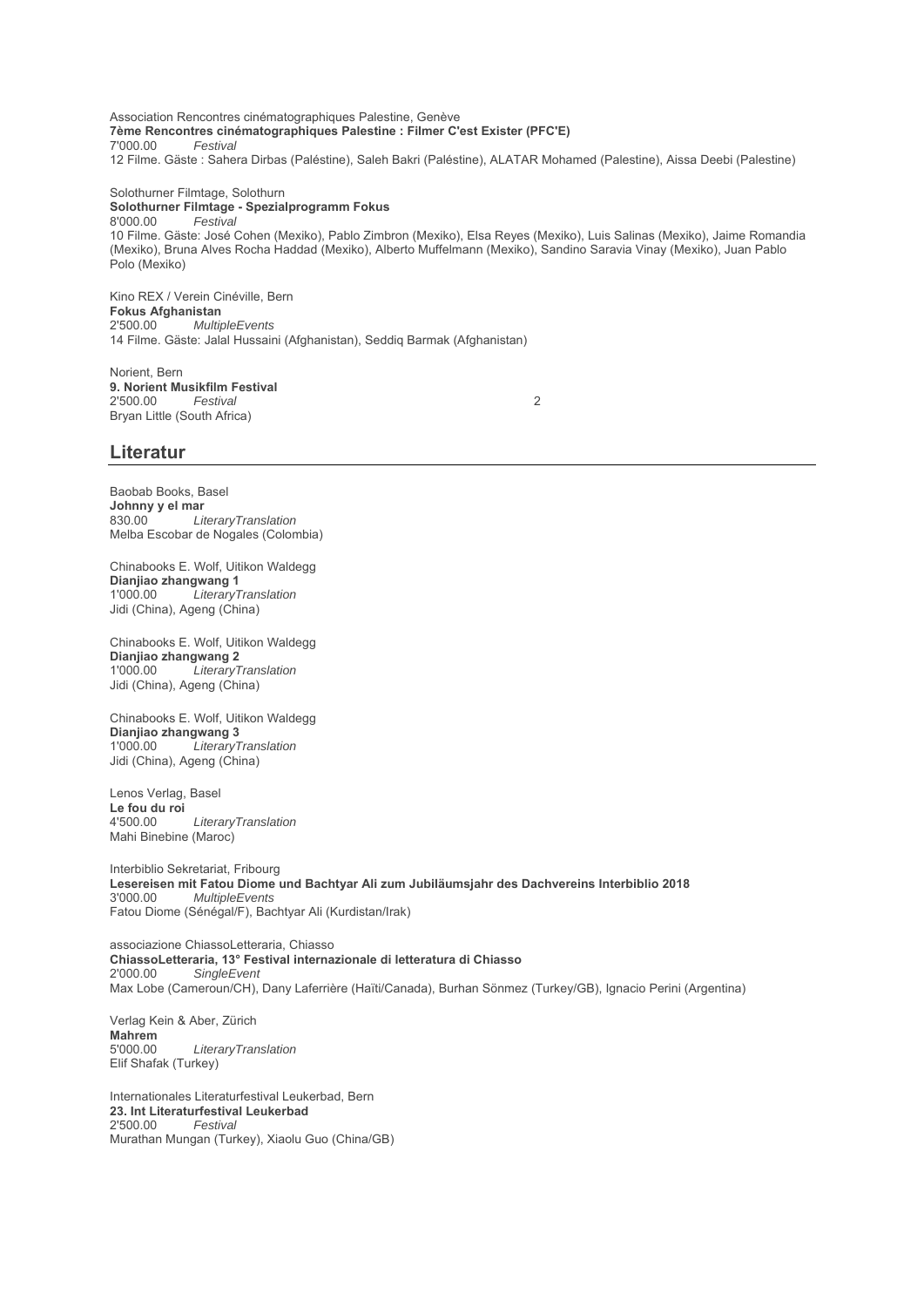Verein Literaturtage Zofingen, Zofingen **Literaturtage Zofingen 2018 mit Gastland Georgien** 4'000.00 *Festival* Beka Adamaschwili (Georgia), Lasha Bugadze (Georgia), Salome Benidze (Georgia), Davit Gabunia (Georgia), Nino Haratischwili (D/Georgia), Zurab Karumidze (Georgia), Tatia Nadareischwili (Georgia)

Centre PEN Suisse Romand, Vésenaz **Plurilinguisme et création, comité de la traduction et des droits linguistiques (CTDL)** 6'000.00 *SingleEvent*

Nicholas Kawinga (Zambia), Kissima Diagana (Mauritanie), Folu Adedoyin Agoi (Nigeria), Danie Marais (South Africa), Nounfoh Fare (Togo), Elisha July (Zimbabwe), Bob Kisiki (Uganda), Karla Olascoaga Dávila (Guatemala), Suzanna Szwarc (Argentina), Syed Manzoorul Islam (Bangladesh), Iväan Prado Sejas (Bolivia), Blanca del Río Vergars (Chile), Dessale Abraham Berekhet (Eritrea), Ismaila Samba Traore (Mali), Zaw Tun (Myanmar), Prakash Raj (Nepal)

Babel Festival, Bellinzona **Babel, festival of literature and translation. 2018: Brazil** 4'900.00 *Festival* Adelaide Ivanova (Brasil/D), Edimilson de Almeida Pereira (Brasil), Beatriz Bracher (Brasil), Asli Erdogan (Turkey), Ricardo Aleixo (Brasil), Bernardo Carvalho (Brasil)

Château de Lavigny - Fondation Heinrich et Jane Ledig-Rowohlt, Lavigny **Château de Lavigny, résidence internationale pour écrivains** 1'200.00 *ArtistInResidence* John Nkengasong Nkemngong (Cameroun)

Editions Zoé, Carouge GE **The Woman Next Door**<br>5'000.00 *LiteraryT* 5'000.00 *LiteraryTranslation* Yewande Omotoso (Nigeria/South Africa)

Gästeatelier Krone/interessengemeinschaft Artists in Residence, Aarau **Residenzaufenthalte von kongolesischen KünstlerInnen im Gästeatelier Krone in Aarau (CH)** 3'000.00 *ArtistInResidence* Ritthy Mariusca Moukengue Moueme (Congo)

DeutschSchweizer PEN Zentrum , Bern **WRITERS IN PRISON TAG 2018: ELNATHAN JOHN**  $SingleEvent$ Elnathan John (Nigeria)

### **Musik**

Verein BLE events/ Mediterranean Music Festival, Bern **Mediterranean Music Festival 2018**<br>1'500.00 Festival  $F$ estival Derya Turkan & Sokratis Sinopoulos (Turkey/G), Symbiosis (Egypt/Syria/G)

Verein Pod´ring, Biel/Bienne **Kulturwoche Pod'Ring** 2'000.00 *Festival* BKO Quintet (Mali)

mmfestival mediterranean music festival, Zürich **5. mediterranean music festival** 1'500.00 *Festival* Derya Turkan & Sokratis Sinopoulos (Turkey/G), Symbiosis (Egypt/Syria/G)

Bosshard Daniel, Payerne **tres cuartos** 4'000.00 *Tour* Tres Cuartos (Colombia/CH)

Association Ensemble-enScène, Lausanne **MusiqueS au TKM-Théâtre Kléber-Méleau 2017-2018**  $F$ estival Sanjeev, Ashwani & Anand Shankar (India), Bombay Jayashri (India), Debapriya Adhykary & Samanwaya Sarkar (India)

Groove Artists Management Sàrl, Genève **JACOB SALEM & SOMKIETA**<br>4'000.00 Sound 4'000.00 *Sound* Jacob Salem (Burkina Faso)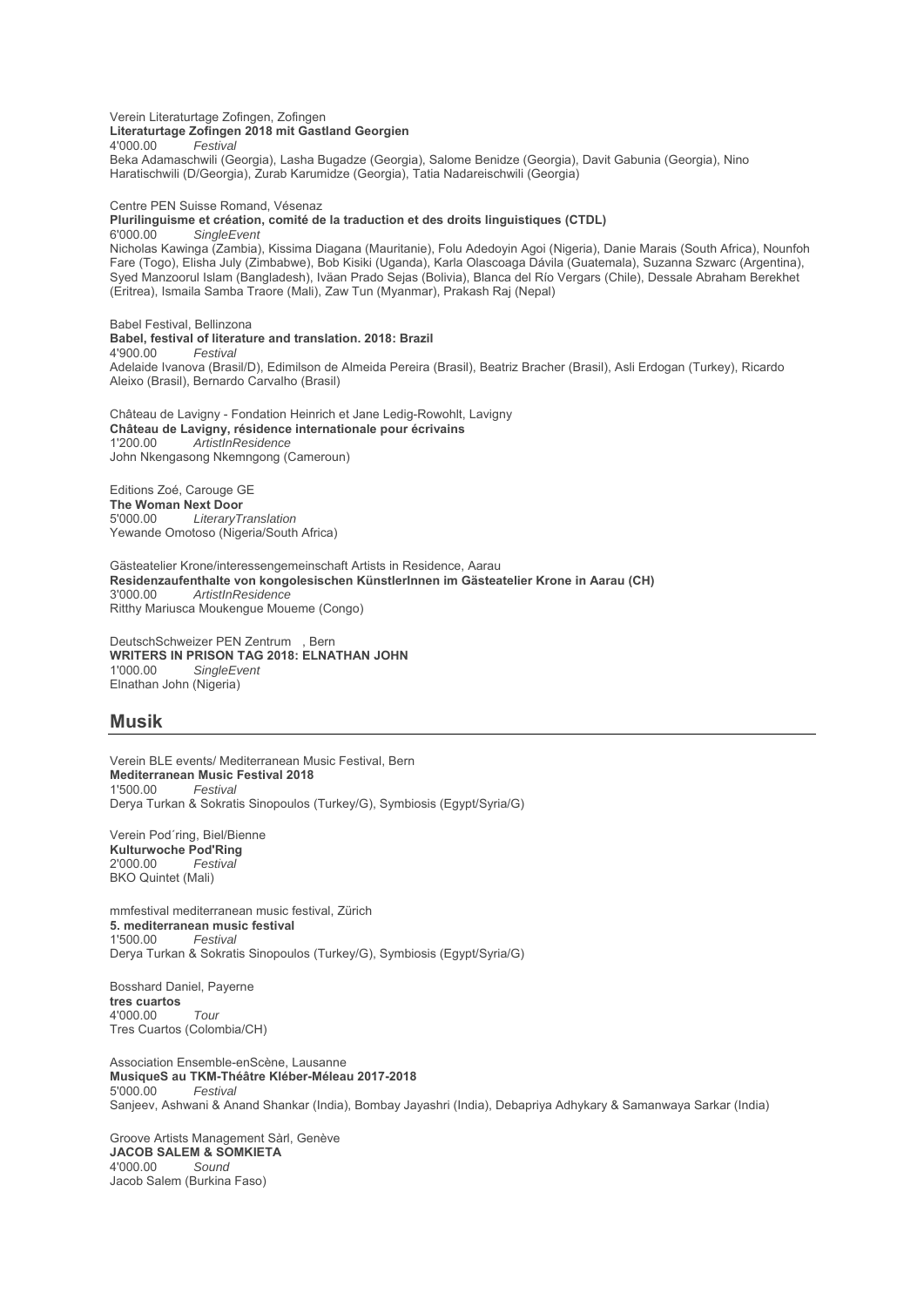Verein Jazzwerkstatt Bern, Bern

**Festival Jazzwerkstatt Bern 2018** 3'500.00 *Festival*

Shane Cooper (South Africa), Carlo Mombelli (South Africa), Bokani Dyer (South Africa), Kesivan Naidoo (South Africa), Asmaa Hamzaoui & Bnat Timbouktou (Maroc)

Verein für die Förderung von interkulturellen Musikprojekten vfimp, Luzern **CUBA meets Switzerland** 8'000.00 *Tour* Giudel Gomez Gonzalez (Cuba), Orquesta de Camera de Las Tunas (Cuba)

Verein Kulturpunkt Flawil, Flawil **Worldmusic Konzerte Februar**<br>2'000.00 SingleFvent  $S$ *ingleFvent* Hervé Samb (Sénégal/F), Mayito Rivera & the Sons of Cuba (Cuba)

Vu Prod. / Bakolo Music International, Kinshasa / R.D. Congo **Bakolo Music: voyage aux pays des rumbas, de Kinshasa à Bogota (RDCongo/ Suisse/ Colombie)** 8'000.00 *Sound* Bakolo Music International (R.D. Congo)

Verein EINEWELT.CH - Afro-Pfingsten, Winterthur **28. Afro-Pfingsten Festival Winterthur** 25'000.00 *Festival*

Oum (Maroc), Los Wembler's de Iquitos (Perú), Bombino (Niger), Vieux Farka Touré (Mali), Alsarah & the Nubatones (Sudan/USA), SuRealistas (Argentina/Chile/I), Ghana Cultural Trio (Ghana/CH), Siselabonga (CH/Sénégal), The Twinkle Brothers (Jamaica), Max Romeo (Jamaica), La Mambanegra (Colombia), Femi Kuti (Nigeria), Elemotho (Namibia), Touré Kunda (Sénégal), Kala Jula - Samba Diabaté & Vincent Zanetti (Mali/CH)

Konzert- und Kulturverein Le Singe, Biel/Bienne Sona Jobarteh  $SinaleEvent$ Sona Jobarteh (GB/Gambia)

Independent, Zürich **Mushroom Hour Half Hour Presents: Sibusile Xaba – Swiss Tour**  $3'500.00$ Sibusile Xaba (South Africa)

Associazione grin festival, Roveredo **Grin Festival 2018** 3'000.00 *Festival* Bani (Georgia), La Perla (Colombia)

Agence Plateau Libre/ Association Culture nomade, Neuchâtel **OXUS** 3'000.00 *Tour* Oxus (Uzbekistan)

Konzeptlos, Basel **Konzeptlos presents: Live Orchester Les Mangele** 1'500.00 *SingleEvent* Orchestre Les Mangelepa (Kenya)

Verein Klassik Nuevo, Winterthur **Klassik Nuevo** 3'000.00 *Festival* Sladjan Vukasinovic (Serbia), Oliver Katic (Serbia), Gabrijela Ubavic (Serbia), Srdjan Vukasinovic (Serbia), Jamila Garajusifli (Azerbaijan), Oleksandra Fedosova (Ukraine)

Siselabonga, Luzern **Siselabonga - Tournee 2018** 3'000.00 *Tour* Tarang Mamadou Cissokho (Senegal)

Cully Jazz Festival, Cully **36ème Cully Jazz Festival** 6'000.00 *Festival* 3MA (Mali/Maroc/Madagascar), Amadou & Mariam (Mali), Bozo Vreco (BiH), Elina Duni (Albania/CH), Fatoumata Diawara (Mali/F), Onefoot (Armenia/France), Sahad and the Nataal Patchwork (Sénégal), The Two (Ile Maurice/CH)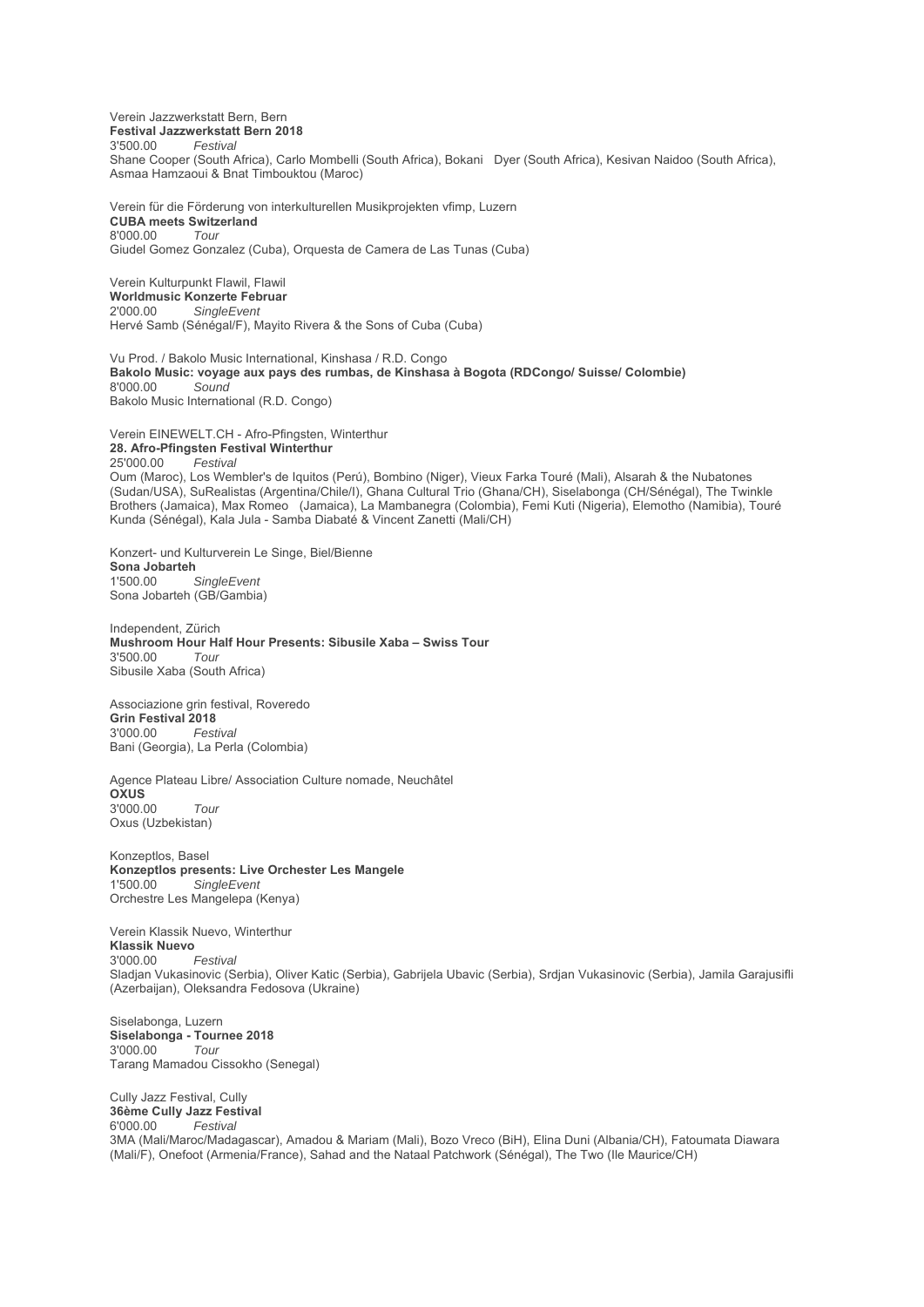#### Moods, Zürich **Moods Januar-Juni 2018** 12'000.00 *MultipleEvents*

Fatoumata Diawara (Mali/F), BCUC (South Africa), Driss El Maloumi (Maroc), Bassekou Kouyate & Habib Koite (Mali), Dzambo Agusevi Orkestar (Macedonia), Le Tout Puissant Orchestre Poly-Rythmo (Bénin), Omar Sosa & Gustavo Ovalles (Cuba/Venezuela), Aynur (Kurdistan), Grégoire Maret & Edmar Castaneda (Colombia/CH), Susana Baca (Perú), Freshlyground (South Africa), Bahur Ghazi's Palmyra (Syria/CH), Ebo Taylor (Ghana), Emel Mathlouti (Tunisie)

Festival des Arcs, Zürich **Festival des Arcs** 1'300.00 *Festival* Sahad and the Nataal Patchwork (Sénégal)

PRAED, Bern **PRAED** 2'000.00 *Sound* Raed Yassin (Lebanon), Amr Said (Egypt), Walid Kamel (Egypt), Mohammad Hanafi (Egypt), Khalid Il Soghayyar (Egypt)

#### Ateliers d´Ethnomusicologie, Genève **SOUTIEN 2018 ATELIERS D'ETHNOMUSICOLOGIE** 25'000.00 *MultipleEvents*

Groupe Ofá (Brasil), Edmundo Carneiro (Brasil), Amine & Hamza (Tunisie/CH), Yousra Dhahbi (Tunisie), Tarek Abdallah & Adel Shams El-Din (Egypt), Bab Assalam (Syria/F), Adel Salameh (Palestine), Omar Metioui et l'ensemble al-Armawi (Maroc), Waed Bouhassoun & Moslem Rahal (Syria), Trio Da Kali (Mali), Derek Gripper (South Africa), Saba (Syria/Pakistan/Turkey), Jasser Haj Youssef (Tunisie/F), Virtuel Village (Ukraine), Galissa - Liebeskind 4tet (Guinée/CH), Charles Kely Zana-Rotsy (Madagascar), Aftâb (Pakistan), Lévon Chatikyan Quartett (Armenia), Hedi Azaarpour & Shahab Eghbali (Iran)

MKC SOCIAL, Chavannes-près-Renens **Switzerland AFRO CONCERT 2018** 2'500.00 *SingleEvent* Yemi Alade (Nigeria)

Association Culture Internationale, Ittigen **Pape Djiby Ba & l'orchestre Number one Swiss New Look** 7'000.00 *Sound*

Pape Djiby Ba (Sénégal), Mory Samb (Sénégal/CH), M'Bow Aram (Sénégal), Bangoura Eliane (Sénégal), Malick Diaw (Sénégal/E), Ba Bobo (Guinée), Camara Bala (Guinée), Diabaté Natoxoma (Burkina Faso)

# La Spirale, Fribourg

**6 concerts à La Spirale et 2 concerts à Fri-Son** 6'000.00 *MultipleEvents*

Moh! Kouyaté (Guinée), Gangbé Brass Band (Bénin), Baloji (R.D. Congo/B), Seun Kuti & Egypt 80 (Nigeria), Macha Gharibian (Armenia), Djazia Satour (F/Algérie), Harold López-Nussa Trio (Cuba)

Associazione LocarnoFolk, Locarno **LocarnoFolk Festival 2018: The Balkan Route** 2'000.00 *Festival* Divanhana (BiH)

ICAM-L'Olivier, Genève **Concert de Marcel & Rami Khalife avec Aymeric Westrich** 3'000.00 *SingleEvent* Marcel Khalife (Lebanon)

bee-flat, Bern **Série de concerts bee-flat im PROGR 2018** 25'000.00 *MultipleEvents* Gasandji (Congo/F), La Chica (Venezuela/F), Asmaa Hamzaoui & Bnat Timbouktou (Maroc), Batuk (South Africa), 3MA (Mali/Maroc/Madagascar), Finisterre Tango (Argentina), Los Wembler's de Iquitos (Perú), Señor Gaviria (Colombia), Dope Saint Jude (South Africa), Ilhan Ersahin´s Istanbul Sessions (Turkey/USA), 47 Soul (Palestine/Jordan), Yuma (Tunisie), Gangbé Brass Band (Bénin), TootArd (Golan), Altin Gün (Turkey/NL), Meridian Brothers (Colombia), Faka (South Africa), Aline Frazão (Angola/E), La Dame Blanche (Cuba/F)

CulturAll, Basel **Classical Music of India - Sarod und Astha-Nayika – Heroines & Moods** 7'500.00 *Tour* Smit Tiwari & Udai Mazumdar (India), Namrrta Raai, Rupesh Pathak, Udai Mazumdar (India)

Verein B-Sides, Luzern **B-Sides Festival 2018** 5'000.00 *Festival* Yasmine Hamdan (Lebanon), Les filles de Illighadad (Niger), Siselabonga (CH/Sénégal), Muthoni The Drummer Queen (Kenya), Ammar 808 (Tunisie)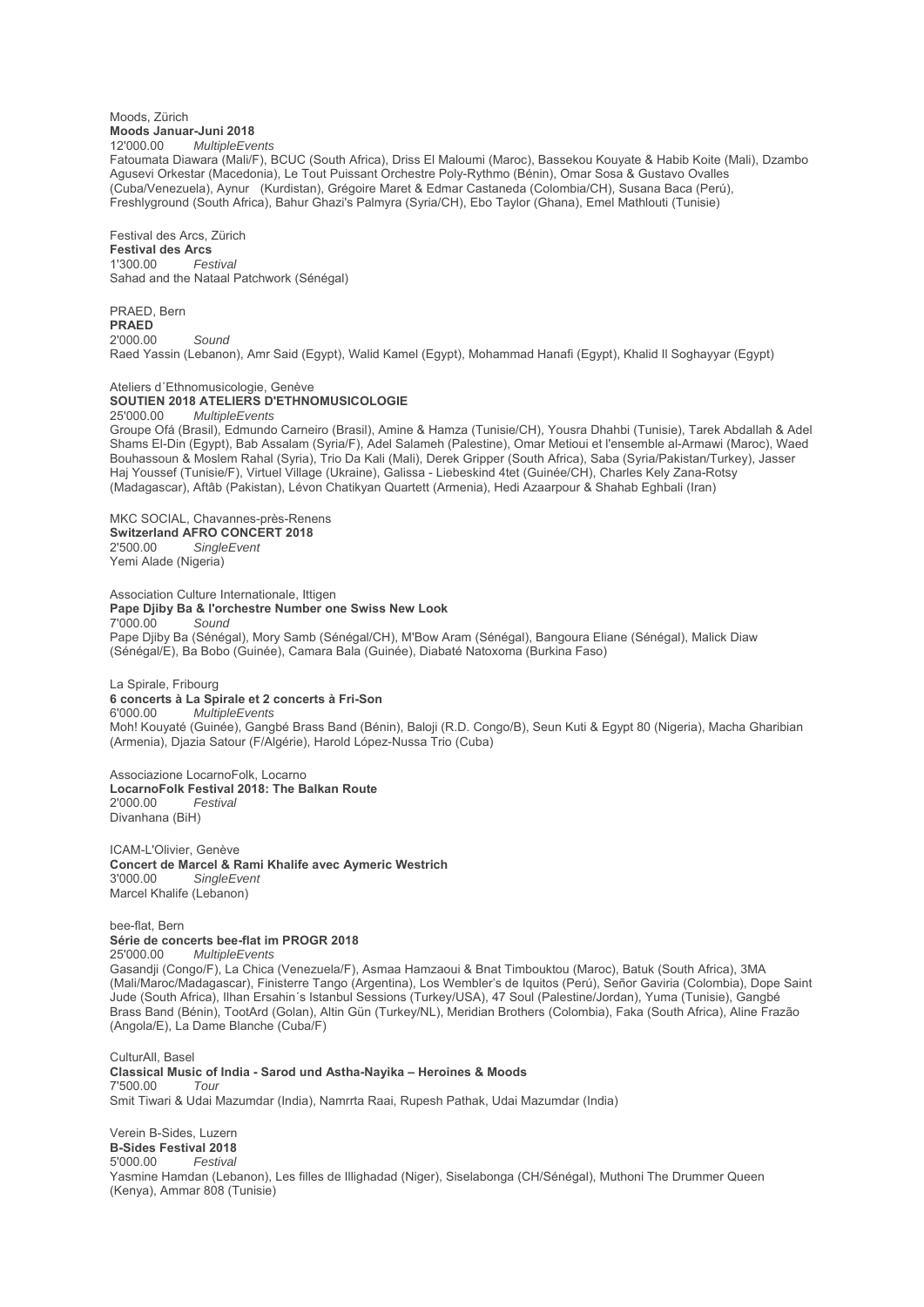Musigbistrot, Bern **Konzert Aritmija feat. Sabiha Khan & Vinayak Netke** 600.00 *SingleEvent* Aritmija feat. Sabiha Khan & Vinayak Netke (Slovenia/India)

Südpol Luzern, Kriens **Imarhan** 1'000.00 *SingleEvent* Imarhan (Algérie)

KiFF, Aarau **Atlas Beats mit 47 SOUL (live)**  $SingleEvent$ 47 Soul (Palestine/Jordan)

Verein Shayda, Gockhausen **Konzert, Grossmeister Alizadeh und Khalajd** 1'000.00 *SingleEvent* Hossein Alizadeh (Iran), Madjid Khaladj (Iran)

Konzert- und Kulturverein Le Singe, Biel/Bienne **47Soul**  $SingleEvent$ 47 Soul (Palestine/Jordan)

Rieser Lorenz, Luzern Kairo-Konzert<br>1'300 00 1'300.00 *SingleEvent* Amr Derwish (Egypt), Yamen Abdallah Ali (Egypt)

Latino-Son / Amérique Latine Résistances, Fribourg **Projet de trois concerts de l'Ensemble "Moxos" de musique baroque à Genève**<br>4'000 00 *MultipleEvents* 4'000.00 *MultipleEvents* Ensemble Moxos (Bolivia)

c/o Kultur Shock, Bern **Amira Medunjanin 28.4.2018** 1'500.00 *SingleEvent* Amira Medunjanin (BiH)

Festival 'Close Encounters', Zürich Close Encounters 2018/19<br>6'000.00 Festival 6'000.00 *Festival* Ensemble Georgia Modern (Georgia), Reso Kiknadze (Georgia), Natalie Beridze (Georgia), Kordz aka Alexandre Kordzaia (Georgia/Schweiz)

Club5 / Association du Festival des 5 continents, Martigny **Festival des 5 Continents 2018**<br>7'500.00 SingleEvent 7'500.00 *SingleEvent* Fanfaraï Big Band (F/Algérie), Derek Gripper (South Africa), Da Kali Trio (Mali), Souvnans (F/Haïti), Orient-Occident (CH/GR/F/Maroc/Turkey), Kanta dAb dAb (Nepal), Mugham Souls (Azerbaijan/F)

Männerchor Kichberg BE, Utzenstorf **Konzertprojekt HOGERLAND** 3'000.00 *Tour* Elizeu Costa (Brasil)

Association Palace St.Gallen, St. Gallen **Equiknoxx & Shanique Marie (JAM)** 1'500.00 *SingleEvent* Equiknoxx ft. Shanique Marie (Jamaica)

Verein Kultur im Dampfschiff, Brugg **World-Music Special mit Sekou Kouyaté & Band** 1'500.00 *SingleEvent* Sekou Kouyaté (Guinée)

Verein Melodyaarau, Aarau **Melodyaarau** 3'000.00 *Festival* Srdjan Vukasinovic (Serbia), Sladjan Vukasinovic (Serbia), Miroslav Jankech (Serbia)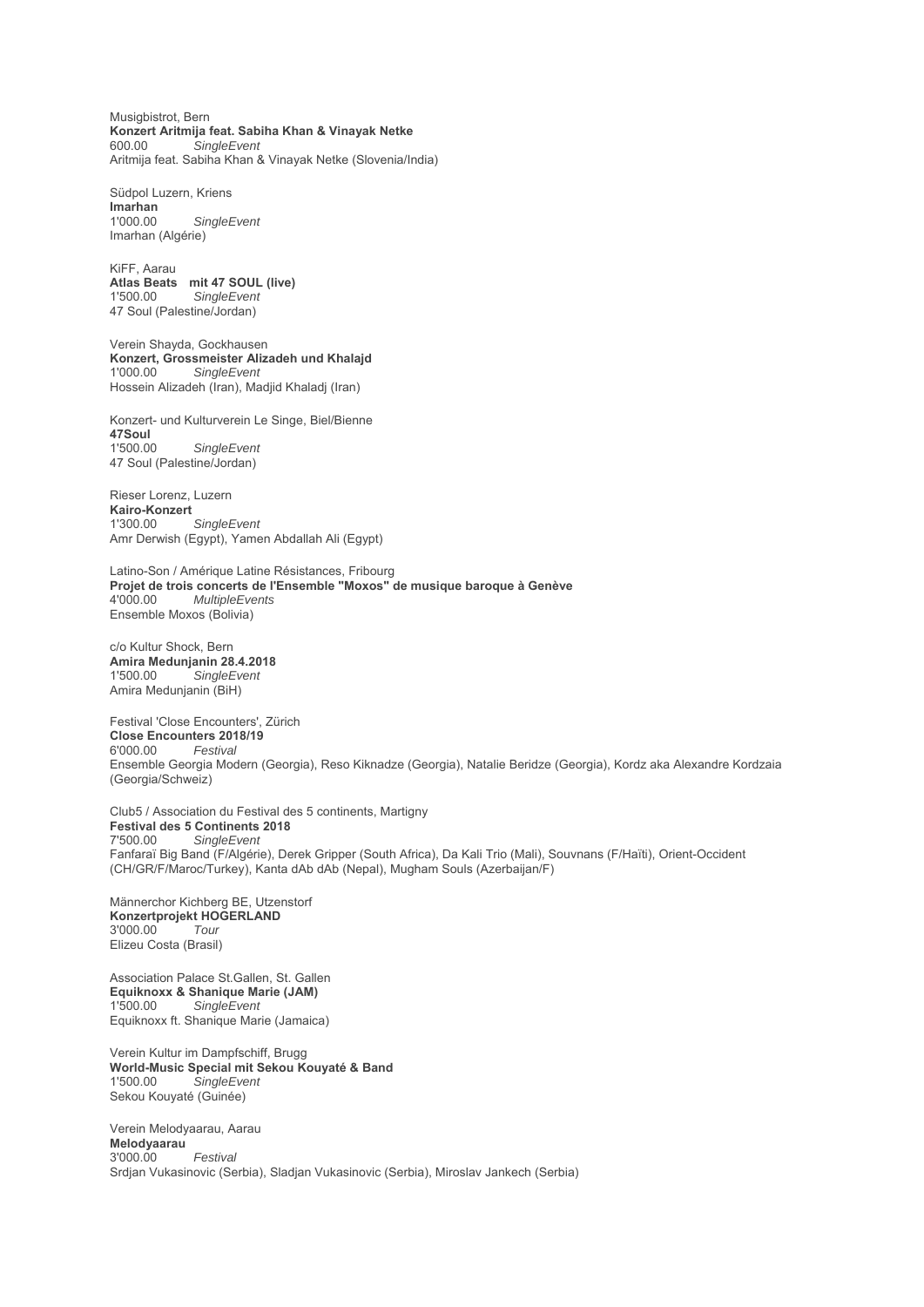Südpol Luzern, Kriens Bombino<br>1'000.00  $SingleEvent$ Bombino (Niger)

KiFF, Aarau **Atlas Beats präsentiert Bombino (live)** 1'500.00 *SingleEvent* Bombino (Niger), Siselabonga (CH/Sénégal)

Globlivres, Renens **Concerts du groupe Natalia Perez y Cántaro** 600.00 *Tour* Natalia Perez y Cantaró (Argentina)

Association Suisse Tam Tam du Monde, Yverdon-les-Bains **2ème édition du festitamtam du Monde** 4'000.00 *Festival* Gbessi Adji (Côte d'Ivoire), Antoinette Konan (Côte d'Ivoire)

Groove Artists Management Sàrl, Genève **JACOB SALEM & SOMKIETA NANLULI TOUR 2018** 1'250.00 *Tour* Jacob Salem (Burkina Faso)

Dalit-Music, Widnau **Emmanuel Hovhannisyan & Emotion Band Album Produktion** 4'000.00 *Sound* Emmanuel Hovhannisyan (Armenia), Khachik Sahakyan (Armenia), Eduard Harutyunyan (Armenia), Levon Arakelyan (Armenia)

Association d'usagers des Bains des Pâquis (AUBP), Genève **Khyam Allami, concerts at dawn**<br>1'000.00 **Festival** 1'000.00 *Festival* Khyam Allami (Irak/GB)

ganzerplatz, Zürich Yao Bobby und Simon Grab - Zwischen Noise Electronics und Rap<br>1'500.00 Tour 1'500.00 *Tour* Yao Bobby (Togo)

Schaer Nelson, Genève **Saidou "Baba" Konaté - Concerts et Enregistrements - été 2018** 1'500.00 *Tour* Baba Konaté (Burkina Faso)

Amalgame, Yverdon **Meridian Brothers (CO) + Ifriqiyya Electrique (TUN)** 3'000.00 *SingleEvent* Meridian Brothers (Colombia), Ifriqiyya Electrique (Tunisie)

Association Les Trois Flèches, Chêne-Bourgeries **Maalem Aziz Errachidi & L'ironie du son** 3'000.00 *Sound* Abdelaziz Errachidi (Maroc)

Mono Estudios Bta/COL, Geneva **Banana Sound Cartel - Crema** 3'000.00 *Sound* Raul Parra (Colombia), Paulo Olarte (Colombia), Camilo Morales (Colombia), Señor Gaviria (Colombia)

Verein Albani, Winterthur **TootArd (Palästina), Albani Music Club, Musikfestwochen Winterthur** 1'000.00 *SingleEvent* TootArd (Golan)

Universität Bern, Institut für Musikwissenschaft, Bern **Künstlerische Interventionen an der Konferenz «Pop – Power – Positions»**  $SingleEvent$ Ali Gul Pir (Pakistan), Umlilo (South Africa)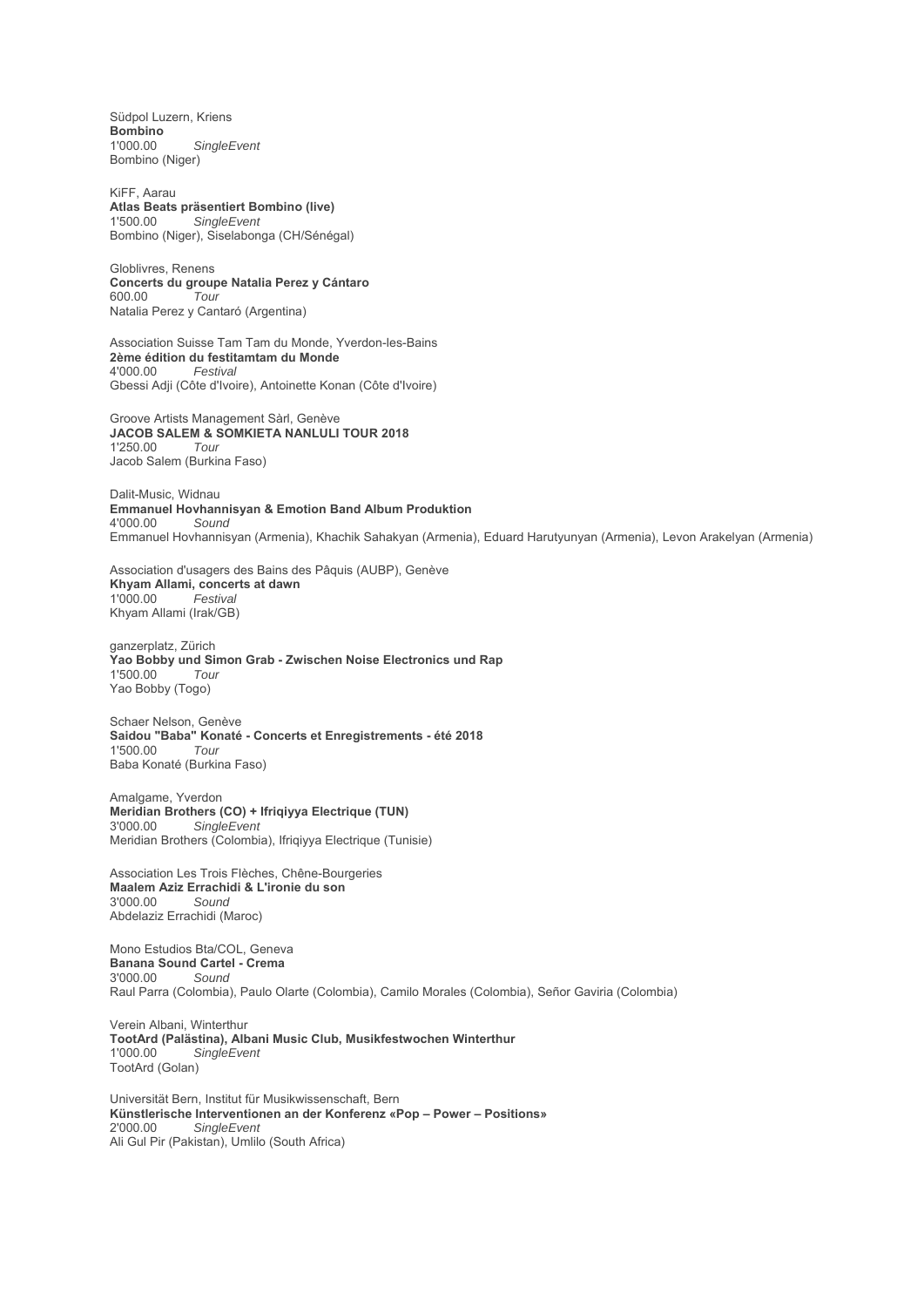Association Colombia Vive, Lausanne 17 **Carmelo Torres y su cumbia sabanera au Festival Colombia Vive en Suisse 16ème édition Lausanne** 2'000.00 *SingleEvent* Carmelo Torres y su Cumbia Sabanera (Colombia)

Association Bruit/ Ensemble Rue du Nord / Swiss Balkan Creative Music Association, Biel/Bienne **Šalter Ensemble, concert à Biel/Bienne, janvier 2019** 1'200.00 *SingleEvent* Robert Roza (Serbia), Marina Džukljev (Serbia), Srdjan Muc (Serbia)

Verein SKKZ / Mimos, Zürich **Fördergesuch Projekt Kulturlokal MIMOS - Veranstaltungsreihe** 3'000.00 *MultipleEvents* Niyireth Alarcón (Colombia), Zazlooz (F/Kurdistan/Maroc/CH)

Moods, Zürich **Programm Moods September-Dezember 2018**

12'000.00 *MultipleEvents*

Zurich Jazz Orchestra feat. Nelson Faria (CH/Brasil), Daara J Family feat. Faada Freddy & Ndongo (Sénégal), Lionel Loueke (Bénin/USA), Bombino (Niger), Ana Carla Maza (Cuba/F), Yilian Canizares & Omar Sosa (Cuba), Aline Frazão (Angola/E), Kristel (Madagascar), Building Bridges (India/Ukraine/Iran/A/I/CH), Ammar 808 (Tunisie), Sly & Robbie feat. Nils Petter Molvaer & Eivind Aarset (Jamaica/Norway), 3MA (Mali/Maroc/Madagascar), Aly Keita, Jan Galega Brönnimann & Lucas Niggli (Côte d'Ivoire/CH), Antonio Sánchez & Migration (Mexico)

Konzert- und Kulturverein Le Singe, Biel/Bienne **Hervé Samb**<br>1'500.00  $SingleEvent$ Hervé Samb (Sénégal/F)

Association Djinn Djow Productions - Kala Jula, Monthey **Kala Jula / tournée suisse, automne 2018** 2'000.00 *Tour* Samba Diabaté (Mali)

Büro Käser, Biel/Bienne **Boubacar Traoré Tournee Dezember 2018** 2'000.00 *Tour* Boubacar Traoré (Mali)

# On the Vibe, Lausanne

**Show-me updated** 11'000.00 *SingleEvent* Amy Yerewolo & DJ Charlotte N'Diya (Mali / Sénégal), Robin Thirdfloor (South Africa), Meduoteran (Turkey/Serbia), Eliasse (Les Comores/F), Brahim El Mazned (Maroc)

CHala Cubana, Fribourg **Ateliers Latin-Jazz et Concerts Alexis Bosch 6tet** 1'500.00 *MultipleEvents* Alexis Bosch Mendez (Cuba)

Association Ibaté, Neuchâtel **Ibaté Festival 2019 / Nuits du monde / Brazil live** 3'000.00 *MultipleEvents* Alima (Cameroun), Trio Majuarì (Cuba/CH), Mario Bakuna & Edmundo Carneiro (Brasil)

African Music Productions / African Studies, Basel **Paul Hanmer and Derek Gripper Duo** 3'500.00 *Tour* Paul Hanmer (South Africa), Derek Gripper (South Africa)

Association 1066 Festival, Epalinges **1066 Festival** 2'000.00 *Festival* Emir Kusturica and the No Smoking Orchestra (Serbia), Tito Paris (Cabo Verde), Bonga (Angola), Pongo (Angola/P/F)

Les Atomes dansants, Genève **Rose incandescente** 2'000.00 *SingleEvent* Mohummad Ghosheh (Palestine), Osama Abu Arafeh (Palestine)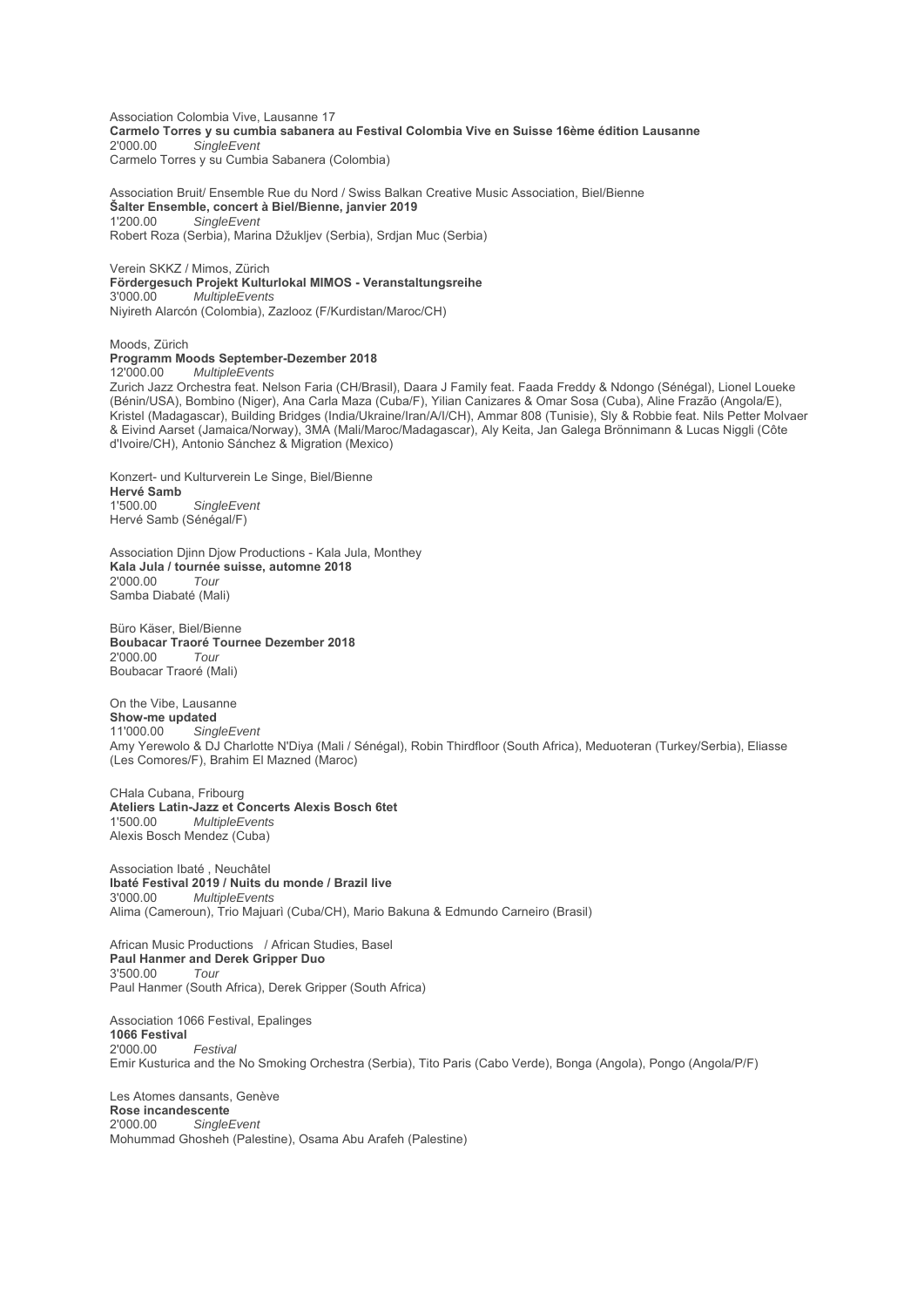Klappfon /zweikommasieben, Luzern **zweikommasieben: Zuli & Abyusif (EG)**  $SingleEvent$ Zuli (Egypt), Muqata'a (Palestine)

Meck à Frick / Meck Mundial, Frick **MECK MUNDIAL (2018/2019)** 8'000.00 *MultipleEvents* Sidi Wacho (F/Chile/Cuba), Vaudou Game (Togo/F), Harouna Samaké (Mali), Siselabonga (CH/Sénégal), Aritmija feat. Sabiha Khan & Vinayak Netke (Slovenia/India)

Musik der Welt in Bern - Musik am See, Vinelz **Musik der Welt\_Konzert 2018**<br>1'500.00 SingleFvent  $SingleEvent$ Rajan & Sajan Misra (India)

Université de Lausanne, Lausanne **Comment dialoguer avec son ennemi? Pour une écologie des échanges culturels à travers la musique** 2'000.00 *Tour* 1 Roly Berrío (Cuba), Juan Carlos Travieso (Cuba)

Centro Incontri Umani, Ascona **Building Bridges IV** 2'000.00 *Work* Building Bridges (India/Ukraine/Iran/A/I/CH)

Association MDQ Switzerland, Morges **Muthoni Drummer Queen - MDQ 2019** 4'000.00 *Sound* Muthoni Ndonga (Kenya)

Association Palace St.Gallen, St. Gallen **Ammar 808 (TUN) & Praed (LBN)** 1'700.00 *SingleEvent* Ammar 808 (Tunisie), Praed (Lebanon/CH)

Fondation Les Urbaines, Lausanne **Festival Les Urbaines 2018**  $F$ estival Jessika Khazrik (Lebanon)

Association Face Z, Genève **Festival Face N**<br>2'500.00 *Festival* 2'500.00 *Festival* Damily (Madagascar)

Südpol Luzern, Kriens **Cüneyt Sepetci**  $SingleEvent$ Cüneyt Septeci (Turkey)

Association Cave12, Genève **Baba Commandant \* Senyawa**<br>2'000.00 SingleFvent  $S$ *ingleEvent* Baba Commandant & The Mandingo Band (Burkina Faso), Senyawa (Indonesia)

Piccolo Musikfestival / Förderverein Teatro Di Capua, Embrach **Noche Latinoamericana**<br>800.00 SingleEver SingleEvent Patricio Sullivan (Argentina), Oscar Gomítolo (Argentina), Gabriela Bergallo (Argentina/CH)

Verein Tibetfreunde, Zürich **Konzert Kelsang Chukie in Zürich**  $SingleEvent$ Kelsang Chukie Tethong (Tibet/Nepal)

Kulturmarkt, Zürich **Afrikanische Konzertreihe** 4'000.00 *MultipleEvents* Mokoomba (Zimbabwe), Oliver Mtukudzi (Zimbabwe), Kala Jula Quartett (Mali/CH)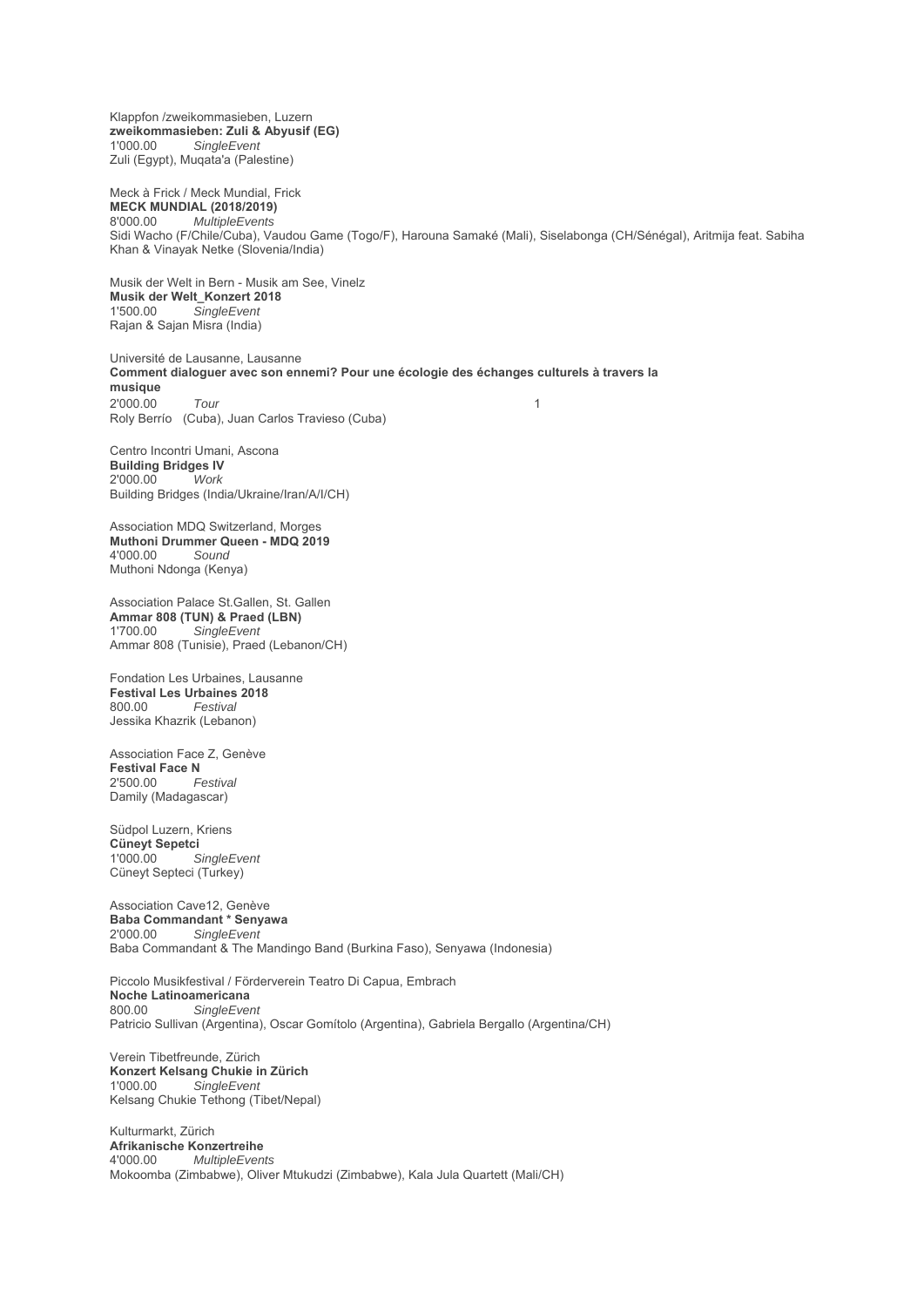Verein BLE events/ Mediterranean Music Festival, Bern **Mediterranean Music Festival Bern 2019** 2'000.00 *Festival* Mustafa & Müslüm Eke (Turkey), Duo Sabîl (Palestine/F/S), Hamid Ajbar Sufi Ensemble (Maroc/CH)

### **Tanz**

Universal Dance , Commune de Lingwala, Kinshasa **tournée Ballet DIT PANDA** 8'000.00 *Tour* Universal Dance - Dit Panda (R.D. Congo)

Loebell Irene, Zürich The Katlehong Footlockers<br>7'000.00 Tour 7'000.00 *Tour* Katlehong Footlockers (South Africa)

Paraform c/o produktionsDOCK, Basel **EF\_FEMININITY**<br>8'000.00 Work 8'000.00 *Work* Diya Naidu (India), Living Smile Vidya (India), Shilok Mukkati (India)

Verein zürich moves!, Zürich **Gastspiel im Rahmen vom Festival zürich moves! 2018**  $SingleEvent$ Anti Status Quo Companhia de Dança (Brasil)

Associazione culturale litroCentimetro, Arbedo **Hors Villes-Suisse**<br>6'000.00 *Artisi* 6'000.00 *ArtistInResidence* Association Danseurs Citoyens (Tunisie)

Compagnie Linga, Pully **BTW (between)** 4'000.00 *ArtistInResidence* Rosella Pellicciotti (Albania/I), Fjoradi Doci (Albania), Robert Nuha (Albania/Kosovo), Melisa Becovic (Montenegro)

Studio Moroni, Bern **Divine Museum**<br>8'000.00 Work 8'000.00 *Work* Adham Hafez (Egypt)

Verein zürich moves!, Zürich **zürich moves! 2019 - eating and being eaten – Problematik einer globalisierten Zeitgenossenschaft** 10'000.00 *Festival* Alice Ripoll (Brasil), Marcela Levi & amp; Lucia Russo (Brasil), Anna Pi (Brasil), Luis Garay (Colombia), Carlos Maria Romero (Colombia)

Théâtre Sévelin 36, Lausanne 20 **Accueil de Queen-size de Mandeep Raikhy** 3'000.00 *SingleEvent* Mandeep Raikhy (India)

### **Theater/Erzähler**

Théâtre de l´Usine, Genève **Voicelessness - Azade Shahmiri** 4'000.00 *MultipleEvents* Azade Shamiri (Iran)

Theaterfestival Basel, Basel **Theaterfestival Basel 2018** 10'000.00 *Festival* Germaine Acogny / Mikaël Serre (Sénégal/F), Lagartijas tiradas al sol (Mexico), Lola Arias (Argentina)

Solidarité Afrique Farafina, Baulmes **Festival Yelen 2018** 5'000.00 *Festival* Compagnie Nama (Mali)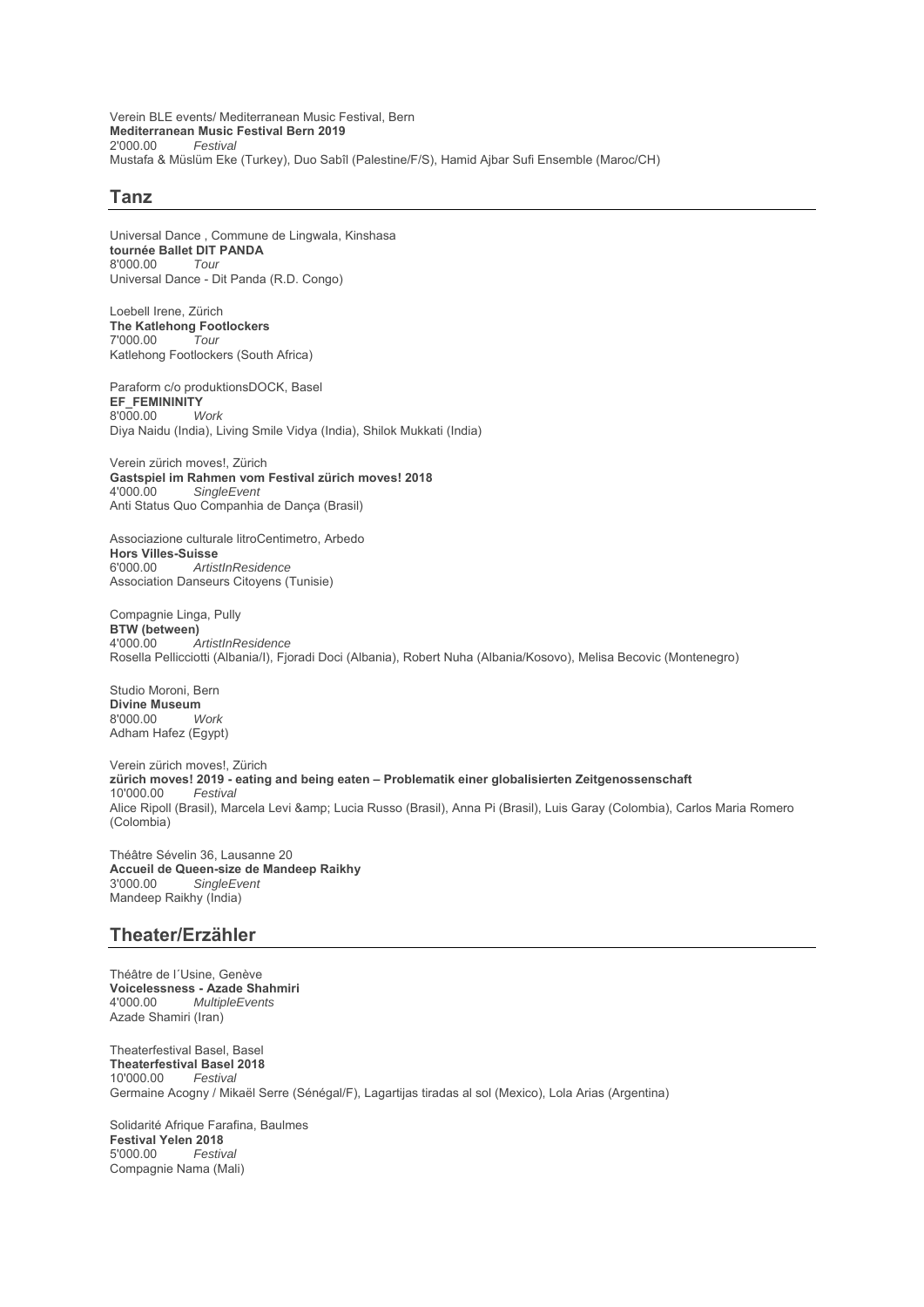Kuckuck-Produktion, Zürich **Theaterprojekt "Le Prix de l'Or"** 8'000.00 *Tour* Yra Nabi Siaka (Burkina Faso), Urbain Guiguemdé (Burkina Faso), Halimata Nikiema (Burkina Faso), Monique Sawadogo (Burkina Faso)

FIT Festival Internazionale del Teatro e della scena contemporanea, Lugano **FIT Festival Internazionale del Teatro e della scena contemporanea** 4'000.00 *Festival* Lagartijas tiradas al sol (Mexico)

Paraform Produktionen, Basel **It's The Real Thing - Basler Dokumentartage 19** 5'000.00 *Festival* Gabrielle Goliath (South Africa), Lina Saneh & Rabih Mroué (Lebanon)

## **Visuelle Kunst**

Künstlerpaar supe.ch, Basel **Hanoi Pérez Cordero, Havanna/Kuba (Gastresidenz und Ausstellung)** 1'600.00 *ArtistInResidence* Hanoi Perez Cordero (Cuba),

Verein Stroh zu Gold , Basel **International Performance Art Giswil 2018 – Wanderlust** 1'800.00 *Festival* Imran Nafees Siddiqui (Pakistan)

Performance-Reihe Neu Oerlikon , Zürich **9. Performance Reihe Neu-Oerlikon 2018** 2'500.00 *SingleEvent* Lia Garcia (Mexico), Fiatsi Va-Bene Elikem (Ghana)

Manoir de la Ville de Martigny, Martigny **Inde**<br>3'000.00  $Exposition$ Shine Shivan (India), T. Venkanna (India)

CAP Association, Basel **IAF Basel | 2018 | Festival für zeitgenössische Kunst** 9'000.00 *Festival* Yassine Alaoui Ismaili (Maroc), Paul Botes (South Africa), Nic Grobler (South Africa), Phumzile Khanyile (South Africa), Osborne Macharia (Kenya), Judith Okonkwo (Nigeria), Kevin Omuka Abraham (Kenya)

Associazione Verzasca FOTO, Vogorno **Verzasca FOTO Festival 2018**<br>2'000.00 Festival  $F$ estival Ilana Bar (Brasil), Elisa von Randow (Brasil)

Transitorisches Museum zu Pfyn, Pfyn **10.tmp.ch** 2'000.00 *MultipleEvents* Mina Nasr (Egypt)

Centre d´art contemporain Genève, Genève 8 **Biennale de l'Image en Mouvement 2018**  $F$ estival Meriem Bennani (Maroc), Korakrit Arunanondchai (Thailand), Lawrence Abu Hamdan (Jordan), Pan Daijing (China), Teddy Eduardo Williams (Argentina), Bahar Noorizadeh (Iran)

Gästeatelier Krone/interessengemeinschaft Artists in Residence, Aarau **Aufenthalt einer Künstlerin aus dem Iran im Gästeatelier Krone Aarau** 2'000.00 *ArtistInResidence* Hamideh Sadeghieh (Iran)

Bieler Fototage / Journées photographiques de Bienne, Biel **Ausstellungen von Pixy Liao und Yingguang Guo im Rahmen der Bieler Fototage 2019** 1'500.00 *Festival* Pixy Liao (China), Guo Yingguang (China) Mittwoch, 12. Juni 2019